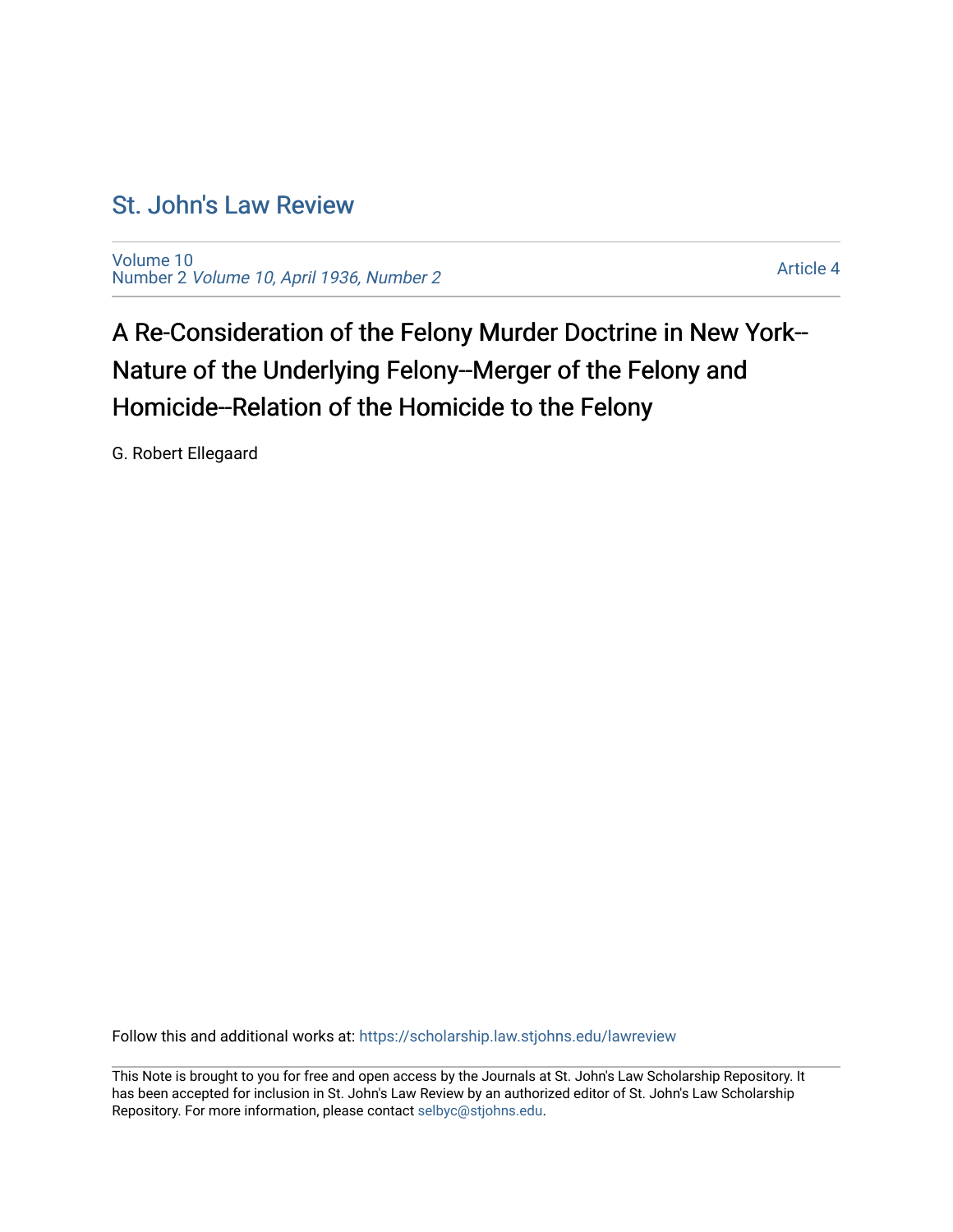# NOTES AND COMMENT

# CRIMINAL LAW

#### A RE-CONSIDERATION OF THE FELONY MuRDER DOCTRINE IN NEW YORK-NATURE OF THE UNDERLYING FELONY-MERGER OF THE FELONY **AND** HOMICIDE-RELATION OF THE HOMICIDE TO THE FELONY.

## *Nature of the Felony.*

The crime of murder at common law was homicide with malice aforethought.<sup>1</sup> Since an intent to commit a felony was one form of "malice aforethought," a homicide consequent upon the commission of a felony was murder, the malice attending the original crime being imputed to the homicide.<sup>2</sup> The doctrine of "constructive murder" was predicated upon the view that the perpetration of a felony was indicative of a "wicked and depraved mind" and that a homicide occurring in the execution of the intent to commit a felony was a natural and probable result to be considered as within the original felonious design.3 That implication of law was justified, perhaps, in view of the nature of common-law felonies. Nearly all were violent crimes involving danger to life and attended by threats of grievous bodily injury, so that a homicide as a result of their execution was not an un-4 natural or unforeseeable consequence.

Today, in most jurisdictions, the felony murder doctrine has been adopted by statutory enactments, usually restricted in application to specified felonies of a "dangerous" character such as arson,

"In other words, with the single  $[?]$  exception of larceny, the common-law felonies were either directed toward death or great bodily injury, or involved a substantial risk of this nature." Perkins, *loc. cit. supra* not crime was merely manslaughter. BLACKSTONE, op. cit. supra note 1, at 192, **193.**

**<sup>14</sup>** BLxcKsToNE's **COMMENTARIES** (1897) 198.

<sup>&#</sup>x27;For an extensive treatment of this subject see Perkins, *A Re-examination of Malice Aforethought* (1934) 43 YALE L. **J. 537.**

<sup>&#</sup>x27; Where a homicide occurs in the commission of a felony the law presumes "a depraved, wicked, and malignant spirit' which the offender actually had in his heart, or which we impute to him because we suppose him to have intended the necessary or probable consequences of that which he actually did or tried<br>to do.  $* * *$  If the crime intended was a felony, as at common law practically<br>all felonies were punishable with death, either with or without b and if it were homicide, made it murder, for it was considered immaterial whether a man was hanged for one felony or another." Powers v. Commonwealth, **110 Ky. 386,** 61 **S.** W. **735 (1901).** ' Common-law felonies included arson, rape, robbery, burglary, and larceny.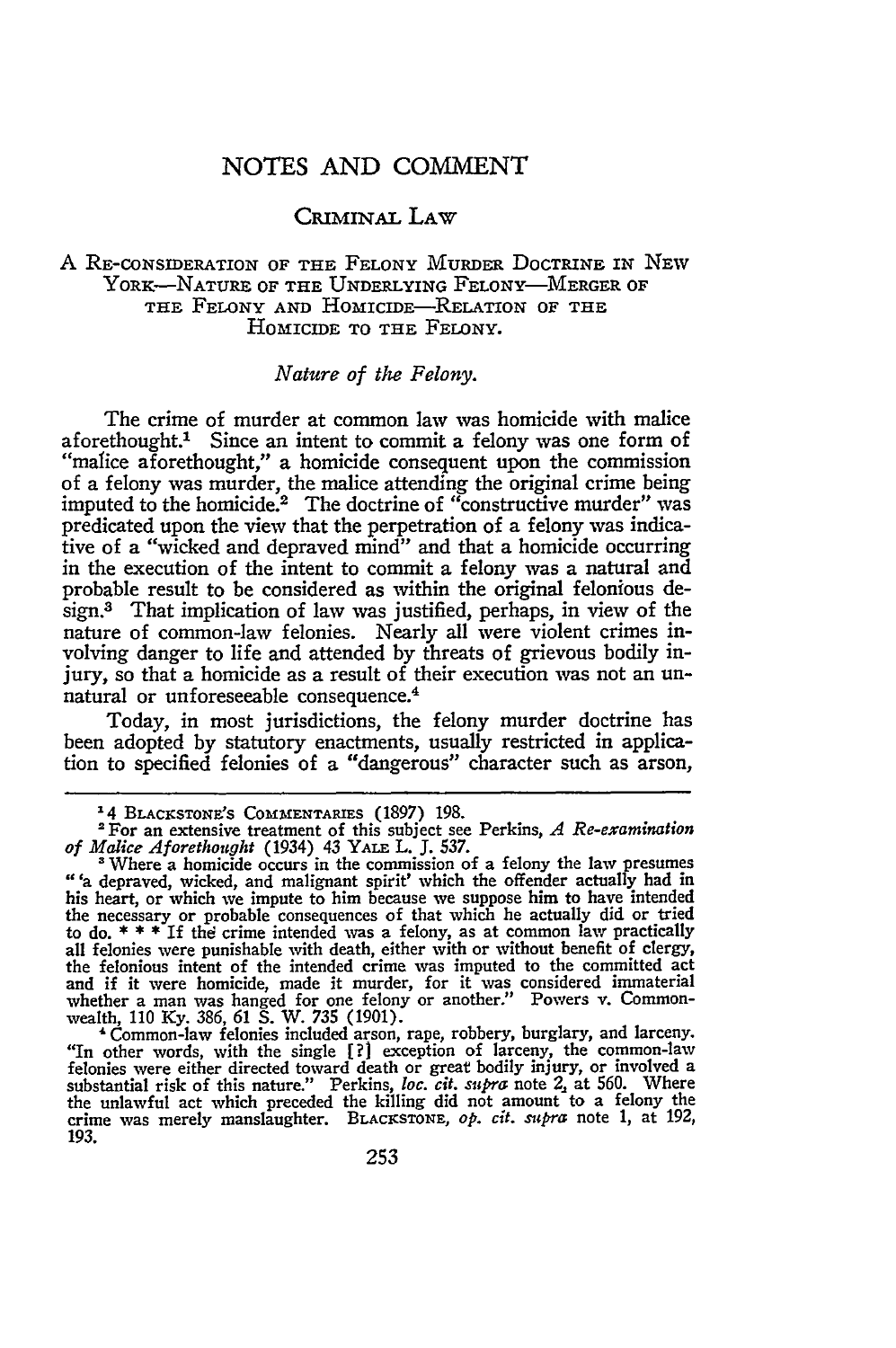rape, robbery, burglary, etc., and classifying homicides resulting from other unlawful acts in the lower degrees of murder and manslaughter. <sup>5</sup> Moreover, judicial limitations on the scope of the doctrine have, in many instances, denied its application to crimes which could not be considered dangerous and would not cause a reasonable man to contemplate the possibility of death ensuing.<sup>6</sup> So where the felony consisted of selling liquor, the ensuing death was held not to be murder, the crime being *malum prohibitum*, not *malum in se*, and not one likely to result in death.<sup>7</sup>

But the New York provision which makes the killing of a human being, by one engaged in a felony, murder in the first degree is not, **by** its phrasing, limited in application to common-law felonies or crimes of a violent and dangerous nature.8 And since the legislature may raise any crime to the class of felony **by** providing that the penalty be imprisonment in a state prison, $9$  the question whether the felony murder doctrine should be applied to all felonies without regard to their nature becomes important.

There appear to be no cases of felony murder in New York where the felony charged was not violent in character. However, in *People v. Enoch 10* the court declared that "as often as the legislature creates new felonies, or raises offenses which were only misdemeanors at the common law to the grade of felony, a new class of murders is created **by** the application of this principle to the case of the killing of a human being by a person who is engaged in the perpetration of

**"** See statutes cited in Arent and MacDonald, *The Felony Murder Doctrine and Its Application Under the New York Statutes* (1935) 20 **CoRN.** L. **Q.** 288, 313.<br><sup>6</sup> "I think that, instead of saying that any act done with intent to commit a

felony, and which causes death amounts to murder, it would be reasonable to say that any act known to be dangerous to life and likely in itself to cause death would be murder." Regina v. Serne, 16 Cox. C. C. 311 (1887). And Powers v. Commonwealth, 110 Ky. 386, 61 S. W. 735 (1901), cited *supra* note **3,** where the court was of the opinion that if one committing a felony by stealing a cornerstone should, in so doing, drop the stone upon another, killing him, the homicide would not be murder.<br>"If a man by the perpetration of a felonious act bring about the death of

a fellow creature he is guilty of murder, unless when he committed the felonious act the chance of death resulting therefrom was so remote that no reasonable man would have taken it into his consideration. In that case he is not guilty of murder but only of manslaughter." Regina v. Whitmarsh, **62 Just.** P. **711** (1898). See also 4 **STEPHEN,** NEW **COMMENTARIES ON THE** LAWS **OF ENGLAND** (16th ed. 1914) 62. 'People v. Pavlic, *227* Mich. **562,** 199 N. W. **373** (1924) **;** Thiede v. State,

106 Neb. 48, **182** N. W. **570** (1921) ; State v. Reitze, 86 *N.* J. L. 407, **92** Atl. 576 (1914). In New York such a homicide is manslaughter. People v. Licenziata, **199 App.** Div. 106, 191 N. Y. Supp. 619 (2d Dept. 1921).

<sup>9</sup> N. Y. PENAL LAW § 1044 (2): "The killing of a human being unless it is justifiable or excusable, is murder in the first degree, when committed **\*** \* **\*** in an attempt to commit a felony, either upon or affecting the person killed or otherwise.  $***$ 

or otherwise. **\* \* \*"** *IN.* Y. **PENAL** LAW § 2. <sup>20</sup>**13** Wend. 159, 174 (N. Y. 1834).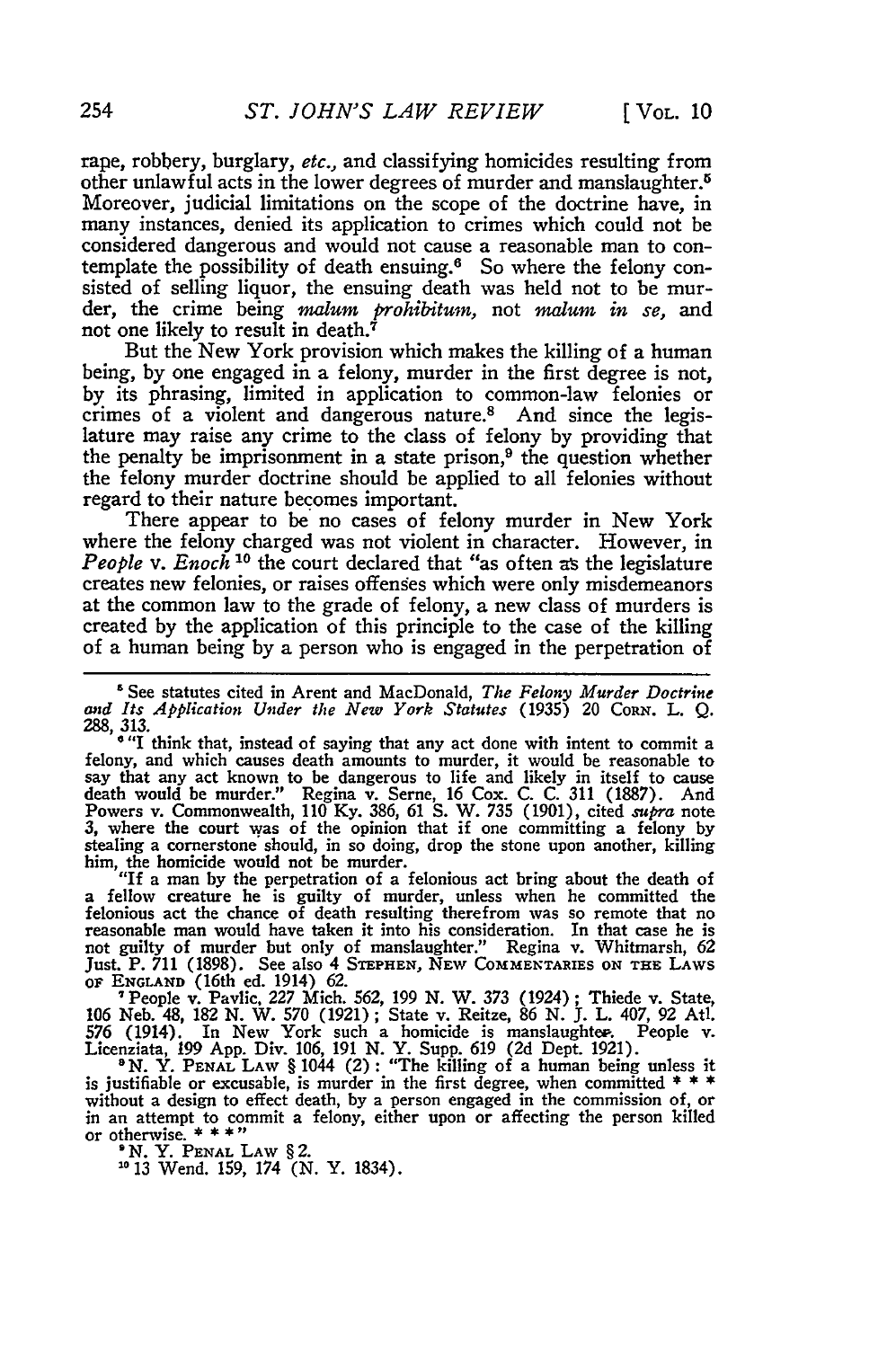a newly created felony." And the historical background of the present statute on felony murder lends support to the view that the New York rule includes every felony irrespective of its nature or propensities to violence, for whereas, at one time the crime of felony murder was limited to homicides resulting from specified felonies, the statute now places no such restriction on the application of the doctrine.<sup>11</sup>

#### *The Merger Principle.*

It cannot be said, however, that every homicide resulting from the perpetration of a felony is murder. Since every section of the statute on murder in the first and second degrees concerns a homicide as a result of a felony, a failure to distinguish between those homicides which are caused by the very acts of violence constituting the felony and those caused **by** acts other than those of the felony, separate therefrom and independent thereof, would classify every unlawful homicide as felony murder and would deprive the other sections of the statute on murder and manslaughter of any force or effect.<sup>12</sup> The division of criminal homicides into different degrees would fail of purpose if every unlawful death, brought about **by** conduct which is also a felony, were treated as felony murder. It is because of this situation that the principle of merger has been developed.<sup>13</sup>

<sup>11</sup> The felony murder doctrine first adopted in the Revised Statutes of 1828 (2 **N.** Y. Rrv. **STAT.** [1829] 657, § 5 [3]) was declaratory of the common law, making the killing **by** a person engaged in any felony, murder. **By** the Laws of **1860,** c. 410, § 2, only death from arson, rape, robbery, burglary, or escape from imprisonment, was murder in the first degree, all other felony homicides being second degree murder. The Laws of **1862, c. 197,** § **5,** reduced all felony murders, except death from arson, to the second degree. The Laws of **1873,** c. 644,  $\S$  1, restored felony murder to the first degree, omitting reference to any particular type of felony. The provision has remained substantially the same ever since. See Perkins, loc. cit.  $supra$  note 2, at 563, n.

<sup>12</sup> If such a distinction were not made  $"$  **\***  $*$   $*$  then every intentional killing, **by** means of a dangerous weapon, regardless of deliberation and premeditation would constitute the crime of murder in the first degree, since every such killing must be preceded **by** the direction of such a weapon against the body of the person killed, which in itself would constitute a felonious assault. **\*\*\*"** People

v. Wagner, 245 *N.* Y. 143, **156 N.** E. 644 **(1927).** "For similar reasons, the principle of merger is also applicable to the homicide, committed **by** a person engaged in committing, or attempting to commit, a misdemeanor affecting the person or property, either of the person killed or another, which is manslaughter in the first degree. N. Y. PENAL LAW § 1050, subd. **1.**

But thi courts relying on the opinion of Buel v. People, **78 N.** Y. 492 **(1879)** have refused to consider the merger even where the misdemeanor was an assault upon the deceased. So in People v. McKeon, **31** Hun 449 **(N. Y.** 1884), though the defendant contended that under this section of the manslaughter statute, the misdemeanor must be some offense other than that of intentional violence upon the person killed, citing People v. Butler, **3** Park.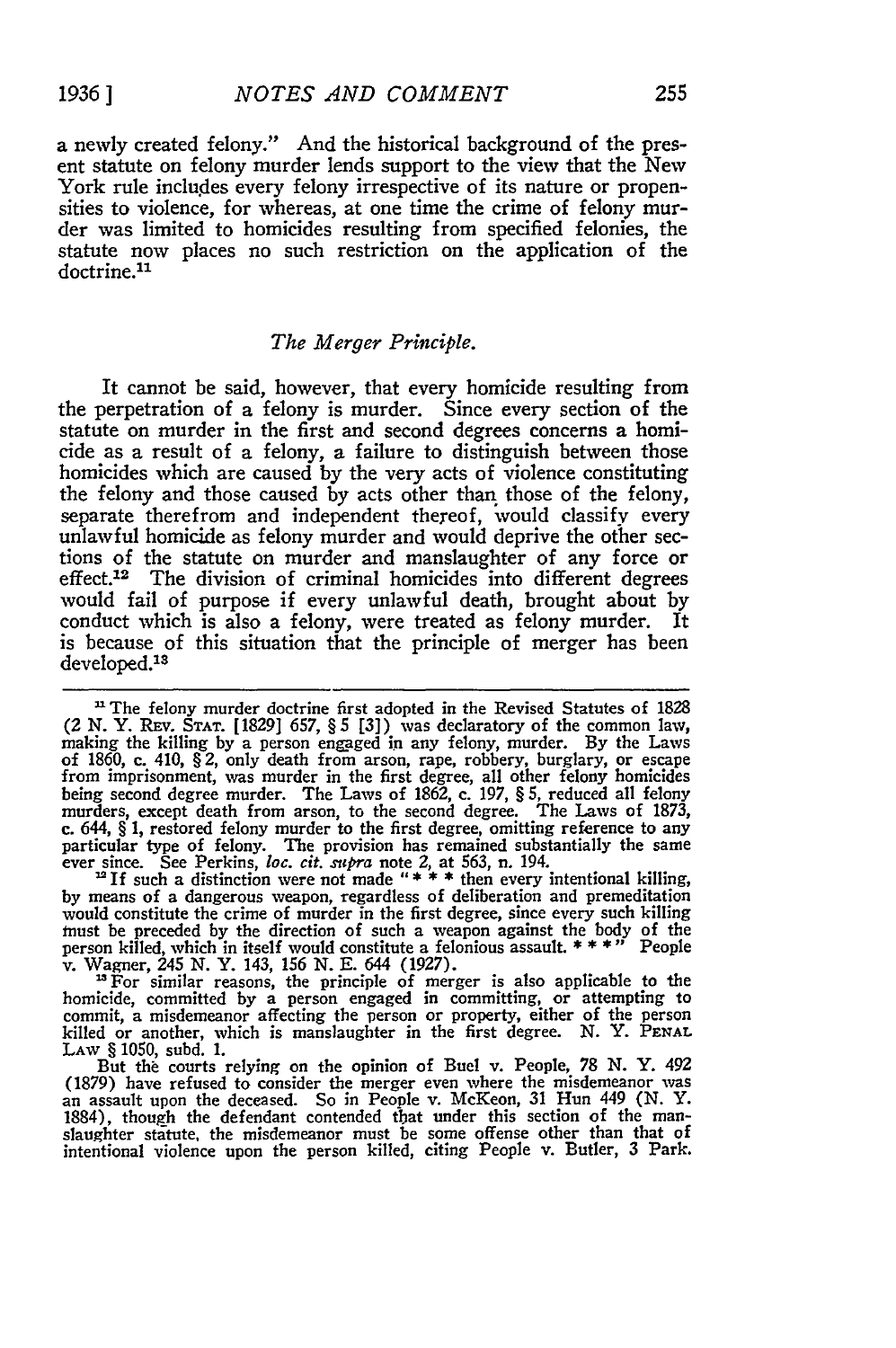Where one commits a felonious assault upon another, whereof the latter dies, the crime is not felony murder, for the felony is said to merge with the homicide which is then classed under one of the other sections of the statute.<sup>14</sup>

In *People v. Moran*<sup>15</sup> the evidence indicated that the defendant committed an assault upon *A* and *B,* killing the latter. The Court of Appeals reversed the conviction because the trial court had refused to submit the other degrees of murder and manslaughter, declaring that the facts warranted the jury in finding that the assault upon *A* had terminated before the assault upon *B* had begun, in which case the homicide would not have been committed in the course of the assault upon *A,* and the assault upon *B* would merge in the homicide; moreover, if the assault had been directed toward both at the same time, so that the assault upon *A* was indistinguishable from that upon *B,* the felony merged with the homicide. Nor would an assault directed toward *A* but resulting in the death of *B* be felony murder, for the assault would be an offense against *B* and the crime would come under the other sections of the statute.'8 Likewise, in *People* v. *Spohr,17* the assault upon *A* had terminated before the fatal attack

Cr. *R.* **377 (N.** Y. **1857),** the court, citing Buel v. People, *supra,* said: "The question has already received some discussion in the courts, and in the view which we take of the case, the weight of authority must be regarded as adverse to the contention of the accused."

In People v. Stacey, **119 App.** Div. 743, 104 **N.** Y. Supp. **615 (3d** Dept. **1907),** *aff'd memo.,* **192 N.** Y. **577, 85 N. E.** 1114 **(1908),** the court, upon similar facts, cited and followed the McKeon case.

However, in the more recent case of People  $\vec{v}$ . Grieco, 266 N. Y. 48, 193 **N. E.** 634 (1934), where the misdemeanor charged was reckless driving, the court, disapproving People v. Darragh, 141 App. Div. 408, 126 N. Y. Supp. 522 (1st Dept. 1910),  $aff'd$ , 203 N. Y. 527, 96 N. E. 1124 (1911),  $held$ : (1) that the misdemeanor charged did not affect the person or property of the one killed or of another; (2) that the misdemeanor of assault upon the deceased *merged* in the homicide.

"People v. Hfiter, 184 **N.** Y. **237, 77 N. E. 6 (1906);** People v. Spohr, *<sup>206</sup>***N.** Y. **516, 100 N. E.** 444 **(1912);** People v. Moran, 246 **N.** Y. **100, 158 N. E. 35 (1927).**

-246 **N.** Y. **100, 158 N. E. 35 (1927).**

**" In** People v. Van Norman, **231 N.** Y. 454, **132 N. E.** 147 **(1921),** the indictment was for the homicide of *A* committed in the course of a felony, to wit: assault upon *B* with intent to kill *B*. The question whether this was a proper application of the statufe was not raised, but conviction was reversed because the trial court refused to submit murder in the second degree. In its opinion the court cited People v. Miles, 143 **N.** Y. **383, 38 N. E.** 456 (1894) where the evidence admitted of the inference that the defendant accidentally killed *A* in assaulting *B.* There also the merger theory went unnoticed, the killed  $A$  in assaulting  $B$ . There also the merger theory went unnoticed, the issue being whether the word "otherwise" in the statute included the word "another"; the holding being in the affirmative.

In **view** of the opinion in People v. Moran, 246 **N.** Y. **100, 158 N. E. 35 (1927),** neither of the above cases can be considered authority for the view that an assault upon one resulting in the death of another, is felony murder, for the act producing the homicide is a part of the original assault.

**27206 N.** Y. **516. 100 N. E.** 444 **(1912).**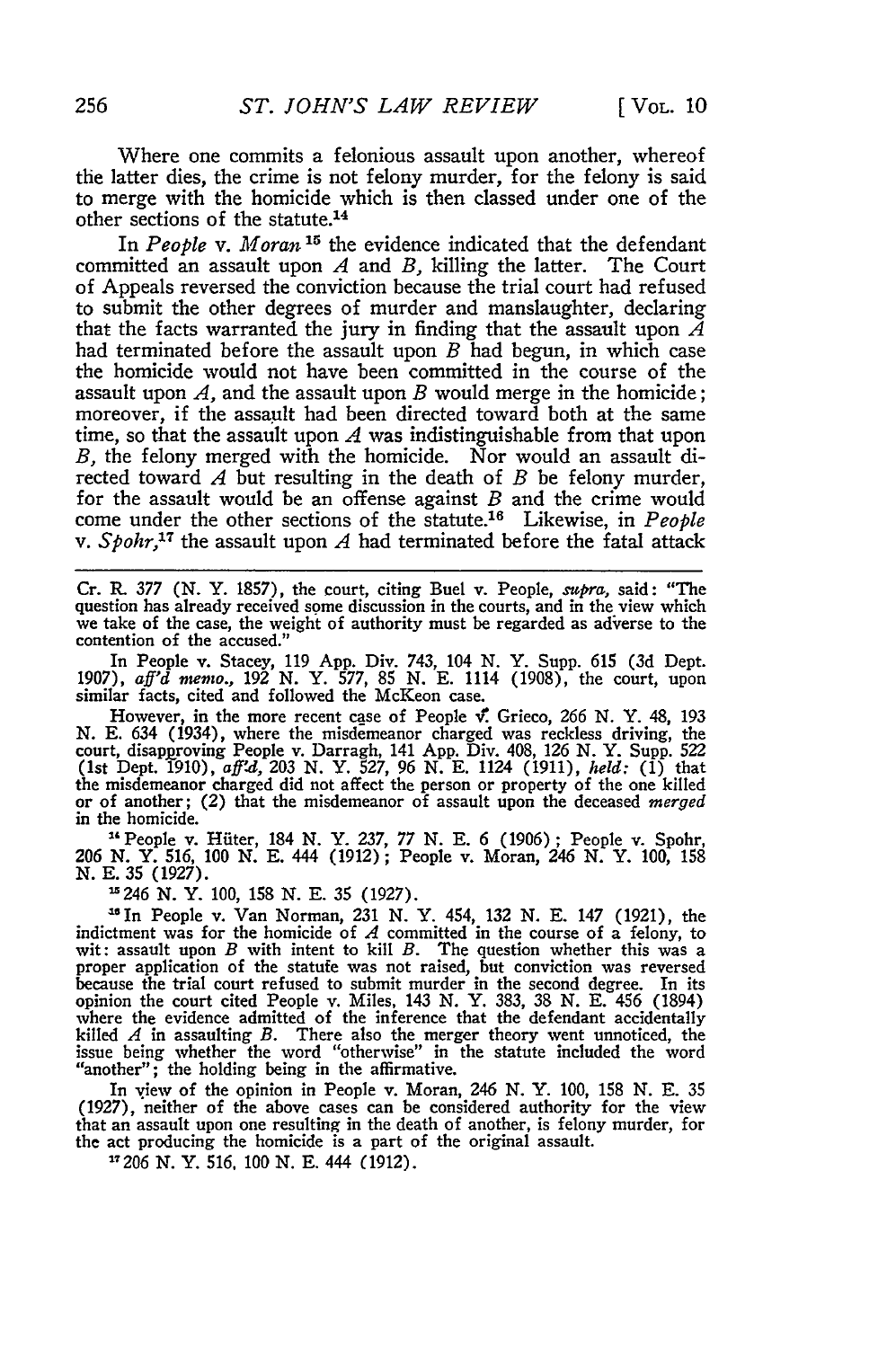upon *B* had begun, and the ensuing death of *B* was not felony murder.

Where the felony is an assault upon one other than the deceased and it continues in progress when the second assault is undertaken, the original crime does not merge in the ensuing homicide. Thus in *People v. Wagner's* where the defendant in the course of assaulting *A,* killed *B* who attempted to interfere, though the assault upon *B* merged with the homicide, the original assault sustained a felony murder charge.<sup>19</sup>

The principle is not limited to the felonies of assault but is applicable wherever the violence causing death is a constituent part of the underlying felony.20 So where the felony charged is an assault with intent to prevent the lawful arrest of any person, $21$  and the resistance culminates in death, the felony is merged.<sup>22</sup> But where the defendants killed in an attempt to escape from a state prison, the homicide was a felony murder caused by an assault not a part of the original felony.23 And the crime of escaping from arrest for a felony 24 may he the basis for a felony murder where death is caused by assault which is not an element of the felony charged.<sup>25</sup>

The felony does not merge with the homicide where death is caused by any act not an integral part of the felony, so that where a robber shoots his victim, the homicide is murder, even if the killing

*;* N. Y. **PENAL** LAW § 242, subd. 5.

**1** People v. Hfiter, 184 N. Y. 237, 77 N. E. 6 (1906), cited *supra* note 14.

'People v. Johnson, 110 N. Y. 134, 17 N. E. 684 (1888); People v. Flanigan, 174 N. Y. 356, 66 N. E. 988 (1903); People v. Weiner, 248 N. Y. 118, 161 N. E. 441 (1928); People v, Udwin, 254 *N.* Y. 225, 172 N. E. 489 (1930).

**N.** Y. **PENAL** LAW § 1694.

People v. Wilson, 145 N. Y. 628, 40 N. E. 392 (1895).

**<sup>&</sup>quot;** 245 *N.* Y. 143, **156 N. E.** 644 (1927). **"** To the same effect, People v. Giblin, 115 N. *Y.* 196, 21 N. E. 1062 (1889); People v. Patini, 208 N. Y. 176, 101 N. E. 694 (1913).

<sup>&</sup>lt;sup>26</sup> *Dicta* in People v. Marendi, 213 N. Y. 600, 107 N. E. 1058 (1919), would apply the merger theory to the felony of possessing a dangerous weapon by a second offender (N. Y. PENAL LAW § 1897, par. 4) so that a death caused<br>by the use of such weapon would not be felony murder. This is not an apt use<br>of the merger principle. A homicide under such circumstances would not be conduct of, the felony. So in Potter v. State, 162 Ind. 213, 70 N. E. 129<br>(1904) the court said: "It is undoubtedly true, as a general rule of law, that<br>a person engaged in the commission of an unlawful act is legally resp for all of the consequences which may naturally or necessarily flow or result from such unlawful act. But before this principle of law can have any application under the facts in the case at bar, it must appear that the ho revolver in violation of the statute." *Contra:* Shelburne v. State, 111 Tex. Cr. R. 182, 11 **S.** W. (2d) 519 (1928).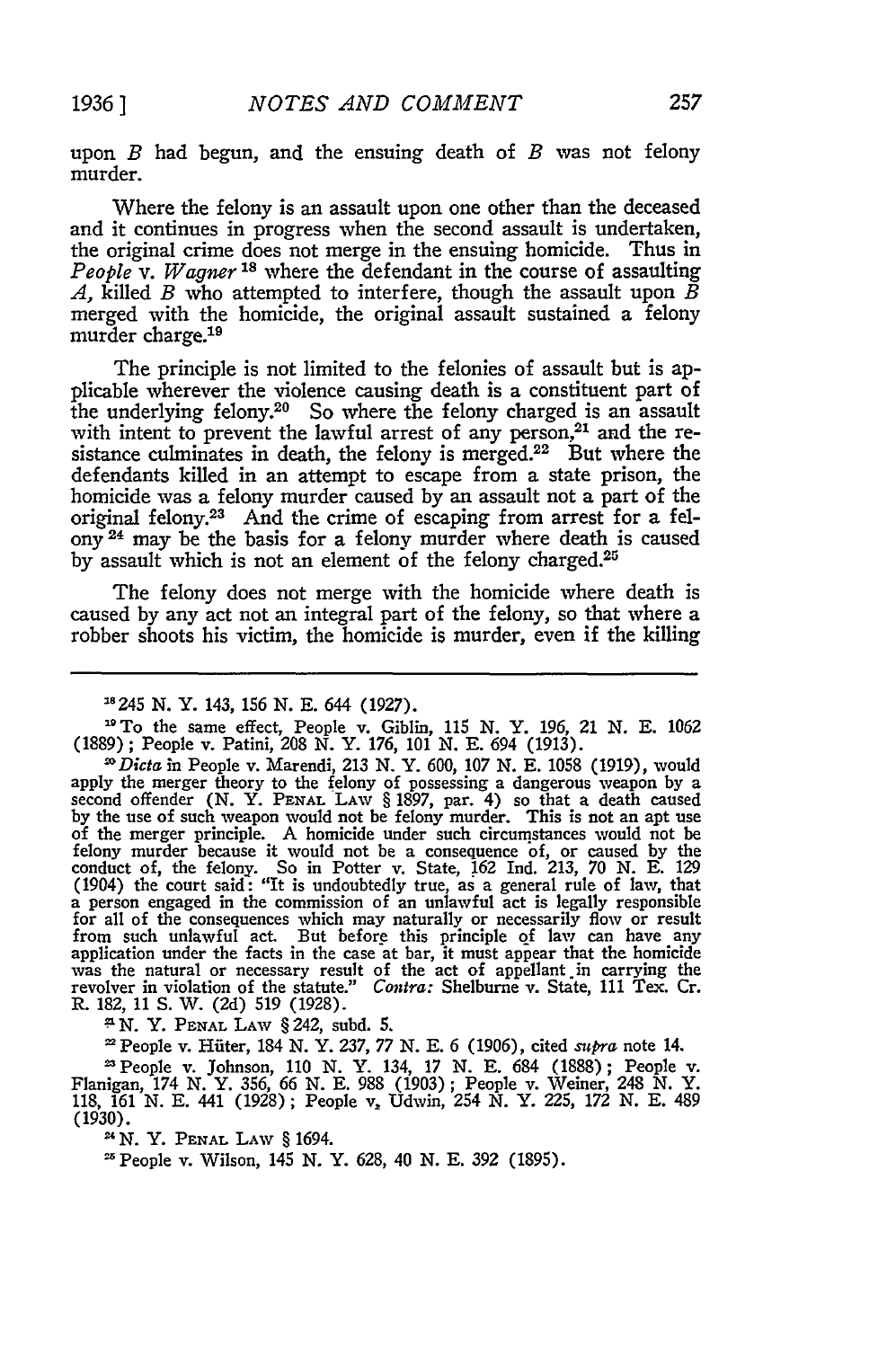was accidental.<sup>26</sup> In every case, if the homicide and the felony are committed by the same act, they merge.<sup>27</sup>

But the application of the merger principle to the crime of rape where death ensues from the violence constituting the felony, has met with some confusion.<sup>28</sup> In *Buel v. People*,<sup>29</sup> the defendant strangled his victim while perpetrating the crime of rape. The contention was made that since violence was an essential element of the crime, the felony merged in the homicide resulting from that violence. The court, in refusing to apply the merger principle, said "While force and violence constitute an important element of the crime of rape, they do not constitute the entire body of that offense. The unlawful or carnal knowledge is the essence of the crime, and without this no matter what degree of force or violence may be employed, rape is not established" and then added "The decision of the General Term sustaining the charge is placed upon the ground that the death

**'** People v. Wise, *163* **N.** Y. 440, 57 **N. E.** 740 (1900) ; People v. Lingley, 207 **N.** Y. 396, *101* **N. E.** 170 (1913); People v. Michalow, 229 **N.** Y. 325, **128 N. E. 228** (1920) **;** People v. Slover, **232 N.** Y. 264, 133 **N. E.** 633 (1921) **;** People v. Lytton, 257 N. Y. 310, 178 N. E. 290 (1931). See also Cox v. People,<br>80 N. Y. 500 (1880); People v. Schleiman, 197 N. Y. 383, 90 N. E. 950 (1910)<br>and People v. Udwin, 254 N. Y. 255, 172 N. E. 489 (1930). In other dictions: Commonwealth v. McManus, **282** Pa. **25,** 127 Atl. 316 (1925); Mc-Cutcheon v. State, 199 Ind. 247, 155 **N. E.** 544 (1927) ; State v. Best, 44 Wyo. **383,** 12 P. (2d) 1110 **(1932).**

In this connection an interesting case is Keaton v. State, 41 Tex. Cr. R. 621, 57 **S.** W. 1125 (1900), where a trainman, forced **by** robbers to step into a car defended **by** passengers, was killed by a bullet fired from within the train. There the homicide was felony murder because a foreseeable consequence of the felony. In New York such a homicide would probably be considered caused by the robbers and thus come within the felony murder statute.

**'** The following analysis was urged in People v. Hiiter, 184 **N.** Y. 237, *77* **N. E.** 6 (1906), cited *supra* notes 14. 22: "In order, therefore, to constitute murder in the first degree **by** the unintentional killing of another while engaged in the commission of a felony, we think that while violence may constitute a part of the homicide, yet the other elements constituting the felony must be so distinct from that of the homicide as not to be an ingredient of the homicide, indictable therewith or convictable thereunder." This test would evidently limit merger to the felonies of assault, ignoring the other felonies like rape, robbery, *etc.,* and would not adequately effectuate the purpose of the principle. The court's attitude was based on the erroneous conception held **by** the Buel case (treated in text). However, the rule was quoted in People v. Spohr, 206 **N.** Y. 516, 100 **N.** E. 444 (1912), cited *supra* note **17,** without comment.

**"'** Elsewhere such a crime is generally governed **by** the express provision of the statute applicable. See Hoppe v. State, 29 Ohio App. 467, 163 N. **E.** <sup>715</sup> (1928), where death was caused **by** the act of rape on a seven-year-old child. In New York, such a crime might be punishable as "an act evincing a depraved mind." See note 32, *infra.*

Where the statutes do not specify the felony, the acts of the felony which caused the death, merge with the homicide. In State v. Shock, **68** Mo. **552** (1878), under a statute which specified "arson, rape, robbery, burglary," assault merged. Subsequently the felony of mayhem was included in the statute; see Arent and MacDonald, loc. *cit. supra* note 5, at 299. See also State v. Fischer, 120 Kan. 226, 243 Pac. 291 (1926).

*278* **N.** Y. 492 (1879), *aff'g,* 18 Hun 487 (N. Y. 1879).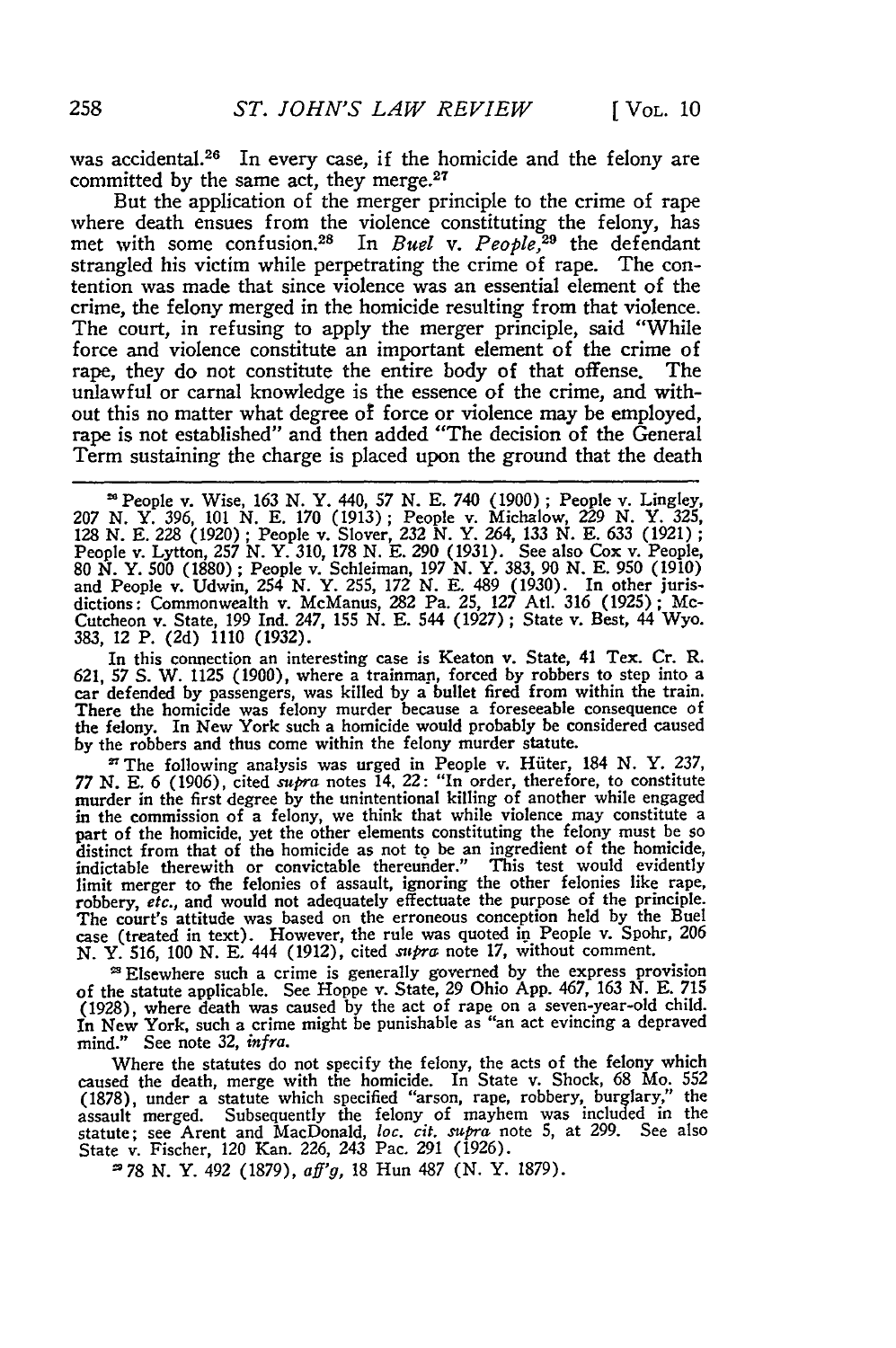did not result from rape, but from the strangling of the girl, which was an act distinct from rape. *While there are strong reasons for sustaining this view,* as we have arrived at the conclusion that the charge may be upheld upon the grounds we have stated, it is not necessary to consider that aspect of the question." **30** The court rested its decision upon the conclusion that the statute then in effect was declarative of the common law doctrine of felony murder, which regarded every homicide resulting from a felony as murder. But the court apparently failed to appreciate the purpose of the merger theory, for at common law there were no degrees of murder and hence there was no need to apply the merger principle to distinguish between different types of criminal homicides. Moreover, the statute governing felony murder at the time of the *Buel* case no longer specified the crime of rape as a felony included in its scope, but treated all felonies alike as proper bases for murder charges.

The opinion in *People v. Hiiter 31* enlarged upon the misconception in the *Buel dicta,* for the court said "It does not follow, however, that in the other felonies, in order to bring the case within the statute defining murder, the act which caused the death must be a different one from that done in the commission of a collateral felony. **By** the same act one may commit two crimes, and to constitute murder in the first degree, as in the commission of a felony, it is not necessary that there should be an act collateral to or independent of that which causes death; but if the act causing death be committed with a collateral and independent design, it is sufficient; thus if the violence used to commit a rape or robbery results in death the case is plainly within the statute, and so this court has held in the cases above referred to *[Buel v. People]."*

Much more was said in the *Hiiter* case than was necessary to the decision, and the *Buel* opinion was not restricted to the facts then before the court. These two unfortunate expressions of *dicta* have cast doubt upon the purpose and scope of the felony murder doctrine in New York. But since there appears to be no case in this state where the very acts of a felony caused a death, the courts may yet disregard the reasoning of the above opinions and conform to the general rule. Then a homicide resulting from the acts constituting the felony will be treated, and properly so, under the other sections

**-78 N.** Y. 492, 500 (1879) [italics supplied]. See also People v. Scher-merhorn, **203 N.** Y. 57, 96 *N.* **E. 376** (1911) ; People v. Wolter, **203 N.** Y. 484, 97 **N.** E. **30** (1911);

curred except as to that part of the opinion quoted, as to which they expressed no opinion.

In Regina v. Greenwood, 7 Cox C. C. 404 (1857), the victim of rape died of a venereal disease contracted from the defendant in the act. The court declared that the defendant could be convicted of a felony murder. This view is founded upon the common-law doctrine which is applied in England. In New York, the crime probably would not be felony murder under the statute.<br><sup>31</sup> 184 N. Y. 237, 244, 77 N. E. 69 (1906). O'Brien and Vann, JJ., con-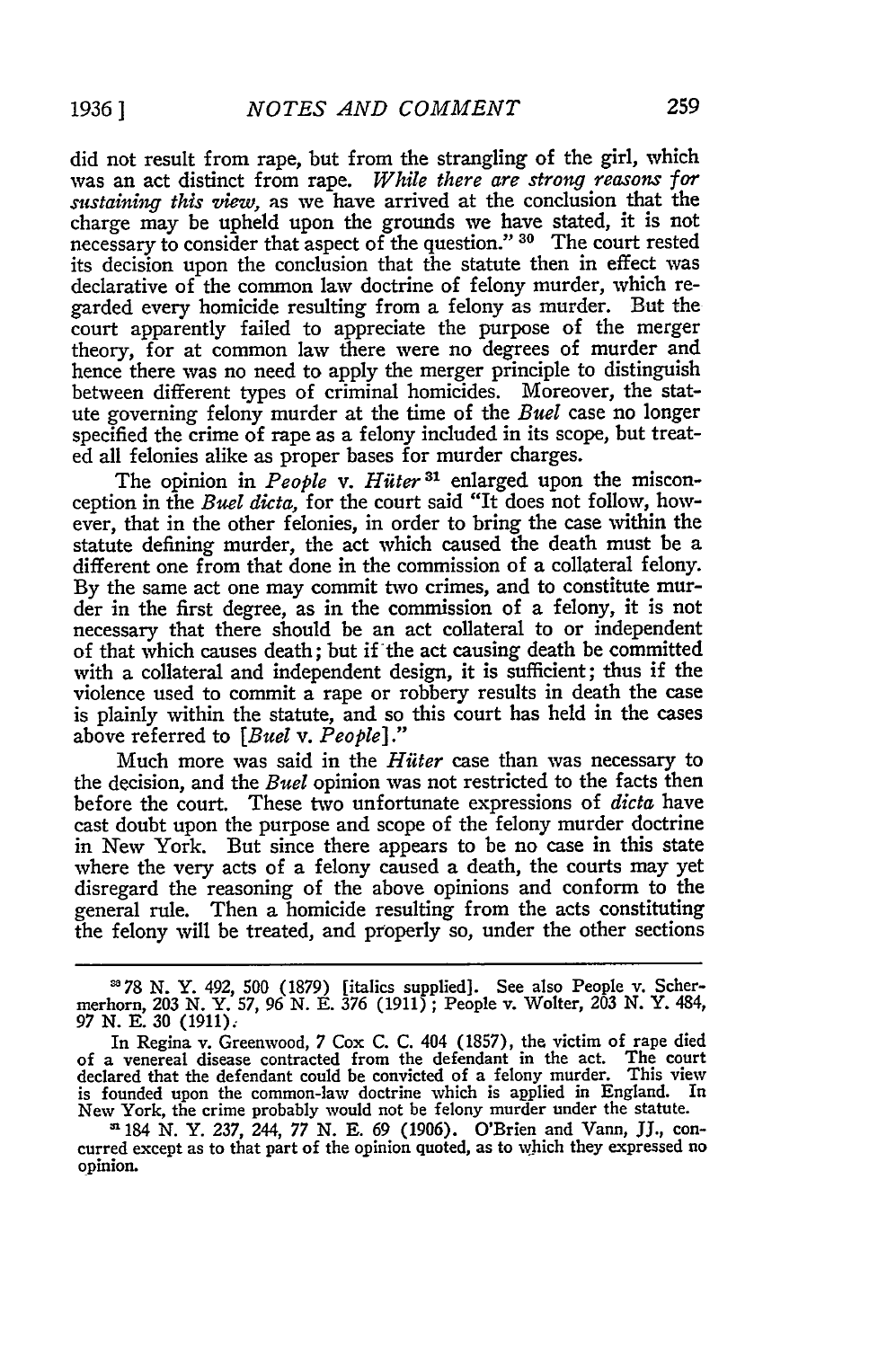of the statute.<sup>32</sup> So where death results from arson in the first degree the crime is murder under that section which specifically provides for such homicide,<sup>83</sup> and is not felony murder. Or where the victim of a robbery dies of fright induced by the act of robbery, where no independent assault was perpetrated, the homicide is not felony murder but one of the other forms of criminal homicides.

## *Relation of the Homicide to the Felony.*

There is one other aspect of the felony murder doctrine which must be taken into consideration in determining whether any given homicide is felony murder. Is every homicide which is not a consequence of the underlying felony, nor committed in furtherance thereof, but merely coincidental thereto, felony murder? Manifestly, the characterization of a homicide, which is completely divorced from the felony except in point of time, as a felony murder, is not a just expression of the spirit and intent of the doctrine.

The New York decisions have confined the felony murder doctrine to those homicides committed "during the course of the felony." 34 The felony must be so related to the homicide **by** time, place,

'Homicides caused **by** felonious acts may be (1) murder in the first degree when committed:

"From a deliberate and premeditated design to effect the death of the person killed, or of another"; (N. Y. **PENAL** LAW § 1044, subd. 1). "By an act imminently dangerous to others, and evincing a depraved

mind regardless of life. **\* \* \*"** (N. Y. **PENAL** LAW § 1044, subd. 2.)

By committing arson in the first degree. (N. Y. **PENAL** LAW § 1044, subd. **3.)**

**By** injuring railroad property. **(N.** Y. **PENAL** LAW § 1044, subd. 4.)

*(2)* murder in the second degree when committed:

"with a design to effect the death of the person killed, or of another, but without deliberation and premeditation." (N. Y. **PENAL** LAW § 1046.)

(3) manslaughter in the first degree when committed without a design to effect death:

"In the heat of passion but in a crel and unusual manner, or **by** means of a dangerous weapon." **(N.** Y. **PENAL** LAW § 1050, subd. 2.) By injury to a woman for purpose of killing the unborn quick

child of which she is pregnant. **(N.** Y. **PENAL LAW** § 1050, subd. 2, par. *2.)*

To produce a miscarriage. (N. Y. **PENAL LAW** § **1050,** subd. 2, par. **3.)**

*IN.* Y. **PENAL** LAW § 1044 (3). In People v. Greenwall, 115 **N.** Y. 520, *22 N.* E. 180 (1889), the court apparently "did not have a clear comprehension of the force and effect" of the felony murder subdivision, when it said that subdivision 3 was evidently the work of one who "clearly did not have a clear comprehension of the force and effect of the prior subdivision."

People v. Walsh, **262** N. Y. 140, 186 N. E. 422 (1933) ; People v. Ryan, *<sup>263</sup>N.* Y. 298, 189 N. E. 225 (1934). *Felony Murder-Necessity for the Con-*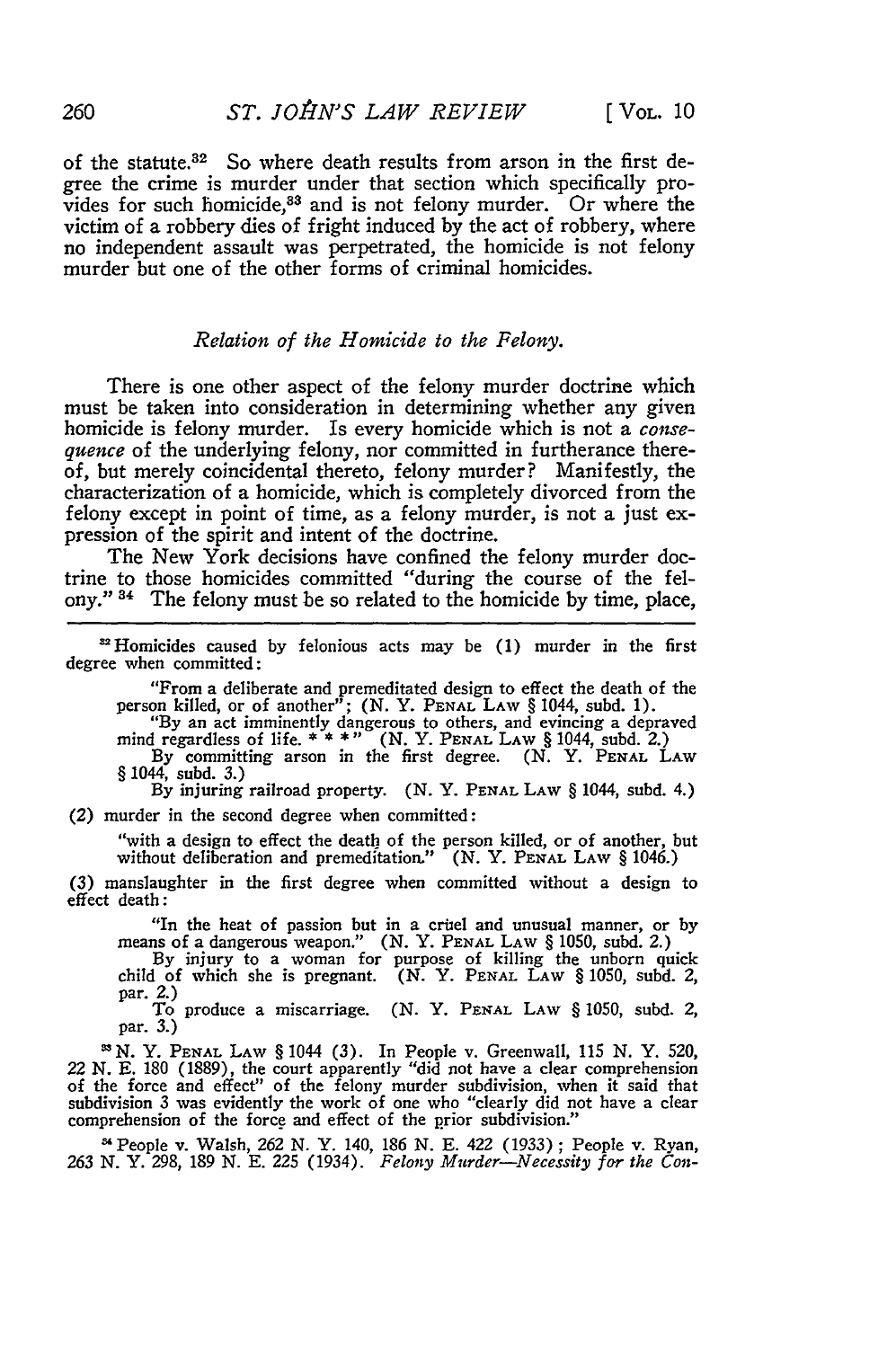and other circumstances as to justify a jury in finding that the homicide was committed in the course of the felony. Where the defendant. was apprehended and seized by the proprietor of the store he was burglarizing, his presence on the premises was not conclusive evidence that the felony was still in progress when the homicide occurred.<sup>35</sup> And where a burglar was in flight, and had abandoned the loot when the homicide took place, the felony had terminated and the. crime was not felony murder.<sup>36</sup>

But there has been very little indication that the homicide must occur not only during the commission of the felony but must also spring out of it or be caused in furtherance of it, to become felony murder.37

Elsewhere, the homicide is not treated as murder unless it is in consequence of the felony. In Texas, a statute made "driving while intoxicated" a felony. But one, who while so driving, was caused by a flat tire to swerve, striking and killing another, was held to be not guilty of felony murder unless it appeared that the commission of the felony was the operative cause of the accident.<sup>38</sup>

In Missouri, under a statute making a death caused by arson, murder, a defendant was convicted for the homicide of a fireman called to extinguish the fire started by the defendant, the court regarding the death as a consequence of the arson.<sup>39</sup>

In Wisconsin a defendant was held not guilty of murder where death resulted from a fire caused by him while engaged in the felony of rape, the court saying there was "no such relationship between the crimes as to make one a consequence of the former or to transfer intent of one to the other" and "the felony committed must have some intimate and close connection with the killing and must not be separate and distinct and independent from it." 40

*tinmance of the Uidterlying Crime,* **N.** Y. L. **J.,** Feb. **9,** 1935, at 722, Feb. **11,** 1935, at 746, and Eisenberg, *The Doctrine of Felony Murder in New York,* **N.** Y. L. **J.,** Jan. 17, 1935, at 296, Jan. 18, 1935, at 316.

People v. Smith, 232 N. Y. 239, 133 N. E. 574 (1921).

'People v. Marwig, 227 N. Y. 382, 125 N. E. 535 (1919).

There was some mention of such limitation in Buel v. People, 78 *N.* Y. 892 (1879); People v. Sobieskoda, 235 N. Y. 411, 139 N. E. **558** (1923); People v. Ryan, 263 N. Y. 298, 189 N. E. 225 (1934).

'Burton v. State, 177 Tex. Cr. App. **363,** 55 **S.** W. (2d) 813 (1932). The court said: "In the case before us, and in any such case, the trial judge should submit to the jury the issue as to whether the accident or mistake resulted from the fact of the driver being under the influence of intoxicating liquor or from a cause or causes not reasonable growing out of or resulting from such a condition, and the jury should be told to acquit if the latter b

**'** State v. Glover, 330 Mo. 709, 50 **S.** W. (2d) 1049 (1932), decided under a statute specifying arson. 4 Mo. **STAT. ANN.** (Vernon, 1932).

**1** Pliemling v. State, 46 Wis. 516, 1 N. W. 278 (1879). The Wisconsin statute, similar to that of New York, includes "any felony."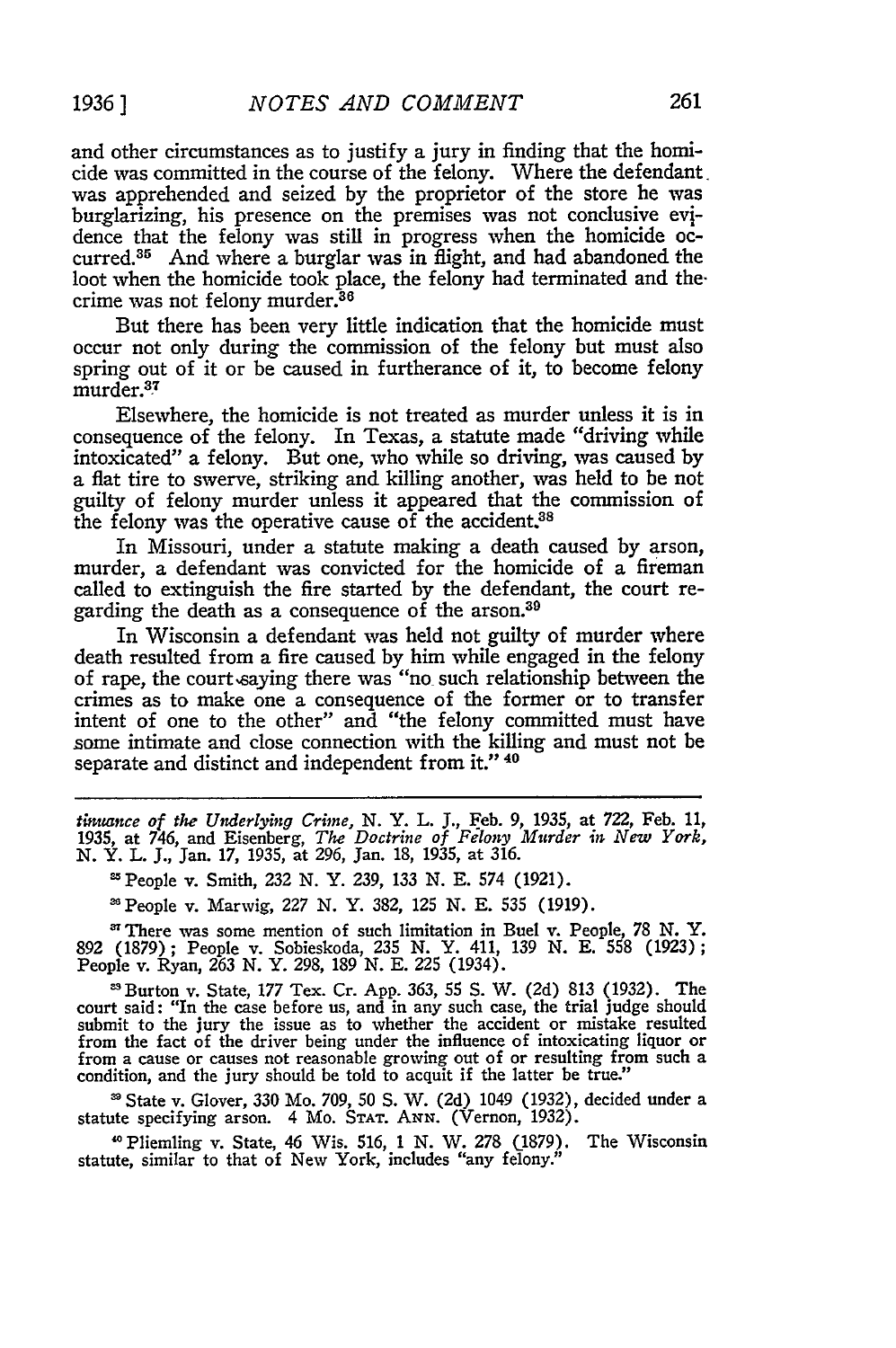Obviously the felony murder doctrine in New York under the statute cannot be properly effectuated unless it is limited to the homicide which has a "causal" connection with the underlying felony.<sup>41</sup>

#### *Conclusions.*

The application of the felony murder doctrine in New York has been fraught with difficulties. Time after time the Court of Appeals has reversed convictions under the statute because of errors committed **by** trial courts in their interpretation of it.

In the main, the cause of the confusion surrounding the doctrine in New York may be found in the desire of the courts to limit its application to crimes meriting the harsh penalty exacted by it without violating the expressed intent of the statute embodying the doctrine.

Hence, when provisions for lesser degrees of criminal homicide had been enacted, the courts, to effectuate their purpose, refused to consider homicides, caused **by** the very acts comprising the felony, as felony murder. But the views of the *Buel* and *Hiiter* opinions caused complications. Under them, one who commits second degree rape <sup>42</sup> with the "victim's" consent, would be guilty of felony murder, if death resulted from the act. Such an interpretation is patently unsound, and it is to be hoped that the courts will utilize the first opportunity of expressing their disapproval.

When it was established that the statute on felony murder governed all felonies regardless of their nature, the courts construed the section to cover only homicides committed during the progress of the felony. But to determine whether the felony was in progress at the time of the homicide has not been a simple matter in the midst of complex, factual situations.<sup>43</sup> And some opposition has arisen against this test.<sup>44</sup> This requirement would not prevent a conviction for felony murder where one engaged in grand larceny **by** removing the stolen property in an automobile, collides with another, killing

*IN.* Y. **PENAL** LAW § 2010, subd. **5,** par. 3 **.**

"For examples, see People v. Walsh, 262 N. Y. 140, 186 **N. E.** 422 (1923); People v. Moran, 246 **N.** Y. 100, 158 N. E. **35** (1927).

"See Eisenberg, loc. *cit. supra* note 34, and Perkins, loc. *cit. stepra* note 2, at 562.

<sup>&</sup>quot; This phase of the doctrine becomes especially important where the defendant participated with others in the felony but did not commit the homicide and the evidence indicates that the death was not part of the common design but was committed **by** a confederate in the pursuance of a personal motive. *Cf.* People v. Sobieskoda, 235 *N.* Y. 411, 139 *N.* E. 558 (1923) ; People v. Ryan, 263 **N.** Y. 298, 189 N. E. 225 (1934).